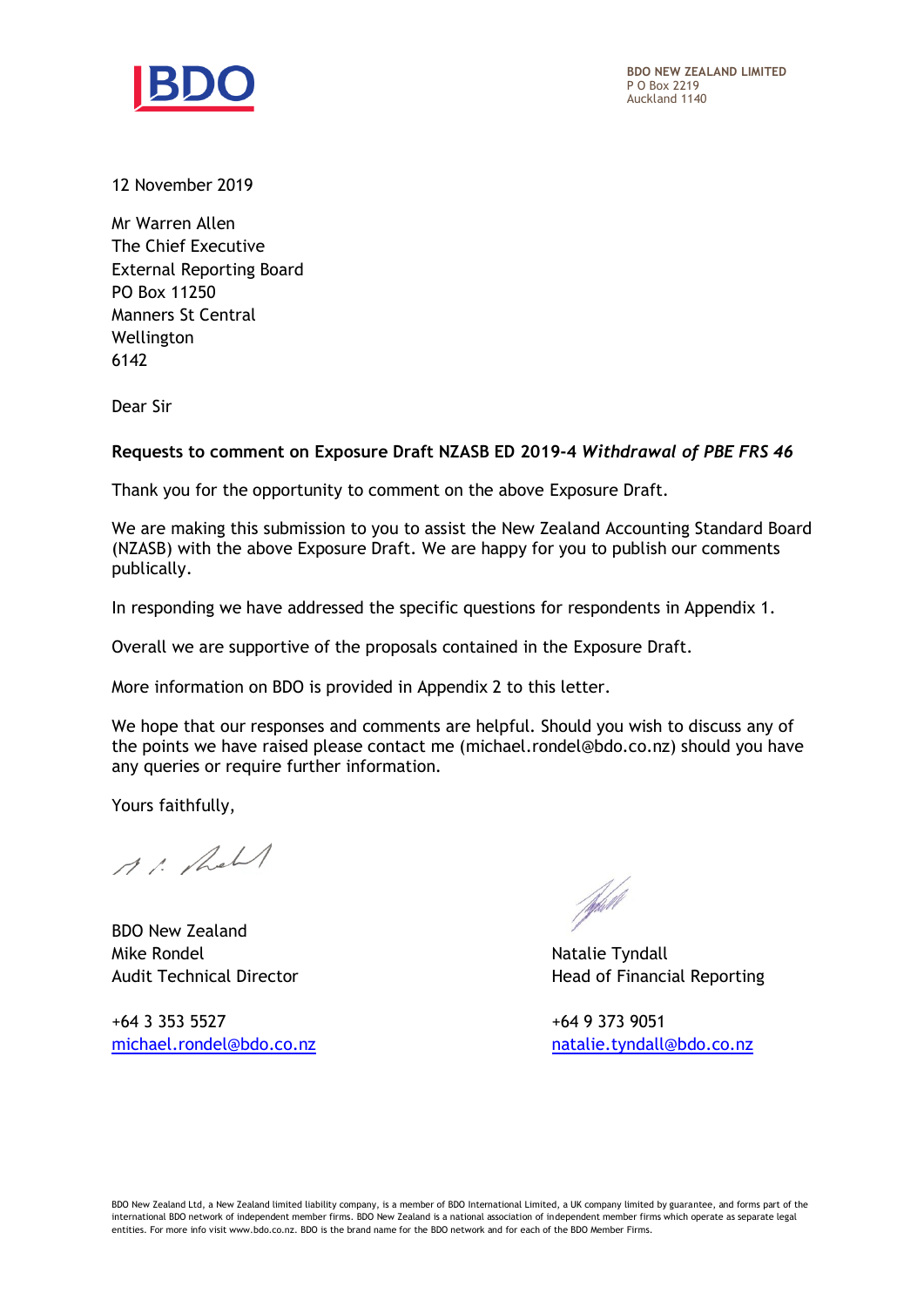

## **Appendix 1 – Response to questions**

| <b>Question</b>                                              | Response                                  |
|--------------------------------------------------------------|-------------------------------------------|
| <b>Question 1</b>                                            | Yes, we agree with the proposal to        |
| Do you agree with the proposal to                            | withdraw PBE FRS 46.                      |
| withdraw PBE FRS 46? If you disagree,<br>please explain why. |                                           |
| <b>Question 2</b>                                            | Yes, we agree with the proposed           |
| Do you agree with the proposed                               | amendments to PBE FRS 47 and other PBE    |
| amendments to PBE FRS 47 and other PBE                       | <b>Standards</b>                          |
| Standards? If you disagree, please explain                   |                                           |
| why                                                          |                                           |
| <b>Question 3</b>                                            | Yes, we agree with the proposed effective |
| Do you agree with the proposed effective                     | dates.                                    |
| dates (1 January 2021 for most of the                        |                                           |
| amendments)? If you disagree, please<br>explain why.         |                                           |
|                                                              |                                           |
| <b>Question 4</b>                                            | We have no further comments.              |
| Do you have any other comments on the                        |                                           |
| ED?                                                          |                                           |